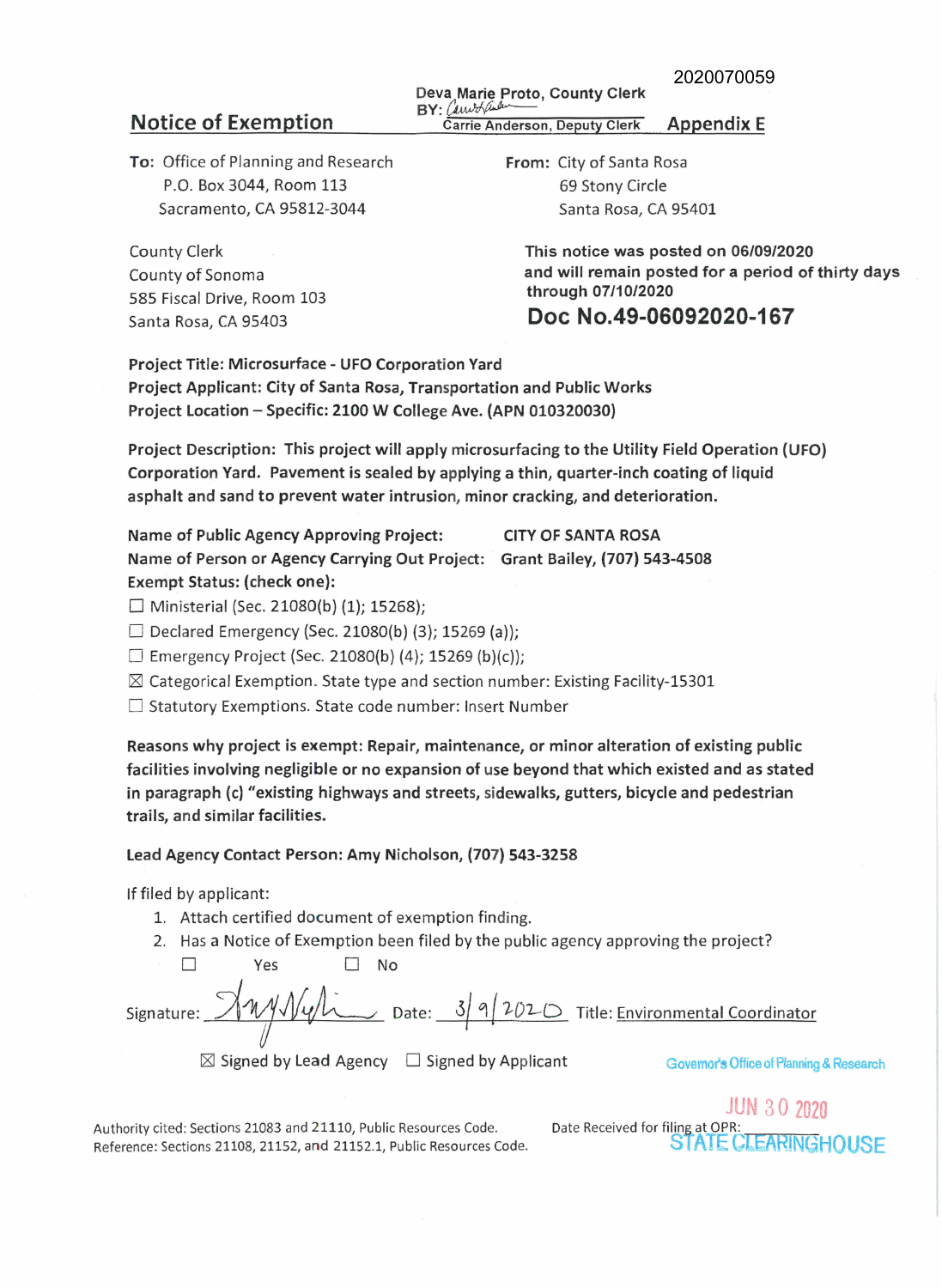

|                                                                                          |                                               | <b>RECEIPT NUMBER:</b><br>49-06092020-167 |                               |                          |                                            |  |
|------------------------------------------------------------------------------------------|-----------------------------------------------|-------------------------------------------|-------------------------------|--------------------------|--------------------------------------------|--|
|                                                                                          |                                               |                                           |                               |                          | STATE CLEARINGHOUSE NUMBER (If applicable) |  |
| SEE INSTRUCTIONS ON REVERSE. TYPE OR PRINT CLEARLY.<br><b>LEAD AGENCY</b>                |                                               |                                           |                               | <b>DATE</b>              |                                            |  |
| CITY OF SANTA ROSA                                                                       |                                               | <b>LEADAGENCY EMAIL</b><br>06/09/2020     |                               |                          |                                            |  |
| COUNTY/STATE AGENCY OF FILING<br>SONOMA                                                  |                                               |                                           | DOCUMENT NUMBER<br>20-0609-01 |                          |                                            |  |
| PROJECT TITLE<br>MICROSURFACE - UFO CORPORATION YARD                                     |                                               |                                           |                               |                          |                                            |  |
| PROJECT APPLICANT NAME                                                                   |                                               | PROJECT APPLICANT EMAIL                   |                               |                          | PHONE NUMBER                               |  |
| CITY OF SANTA ROSA TRANSPORTATION &                                                      |                                               |                                           |                               | $(707)$ 543-3258         |                                            |  |
| PROJECT APPLICANT ADDRESS<br>69 STONY CIR                                                | <b>CITY</b><br><b>SANTA ROSA</b>              | <b>STATE</b><br>CА                        |                               | <b>ZIP CODE</b><br>95401 |                                            |  |
| PROJECT APPLICANT (Check appropriate box)                                                |                                               |                                           |                               |                          |                                            |  |
| X Local Public Agency<br>School District                                                 | Other Special District                        |                                           | State Agency                  |                          | <b>Private Entity</b>                      |  |
| <b>CHECK APPLICABLE FEES:</b>                                                            |                                               |                                           |                               |                          |                                            |  |
| Environmental Impact Report (EIR)<br>\$3,343.25                                          |                                               |                                           |                               | $\frac{1}{2}$            |                                            |  |
| Mitigated/Negative Declaration (MND)(ND)                                                 |                                               |                                           |                               |                          | $\frac{1}{2}$                              |  |
| Certified Regulatory Program (CRP) document - payment due directly to CDFW<br>\$1,136.50 |                                               |                                           |                               |                          |                                            |  |
| X Exempt from fee                                                                        |                                               |                                           |                               |                          |                                            |  |
| ■ Notice of Exemption (attach)                                                           |                                               |                                           |                               |                          |                                            |  |
| CDFW No Effect Determination (attach)                                                    |                                               |                                           |                               |                          |                                            |  |
| $\Box$ Fee previously paid (attach previously issued cash receipt copy)                  |                                               |                                           |                               |                          |                                            |  |
| □ Water Right Application or Petition Fee (State Water Resources Control Board only)     |                                               | \$850.00                                  |                               |                          |                                            |  |
| X County documentary handling fee                                                        |                                               |                                           |                               |                          | \$50.00                                    |  |
| $\Box$ Other                                                                             |                                               |                                           |                               |                          |                                            |  |
| <b>PAYMENT METHOD:</b>                                                                   |                                               |                                           |                               |                          |                                            |  |
| $\Box$ Credit<br>$\Box$ Check<br><b>⊠</b> Other<br>$\Box$ Cash                           |                                               | <b>TOTAL RECEIVED</b>                     |                               |                          | \$50.00                                    |  |
| <b>SIGNATURE</b>                                                                         | AGENCY OF FILING PRINTED NAME AND TITLE       |                                           |                               |                          |                                            |  |
| x (arrib ander                                                                           | Carrie Anderson, Deputy County Clerk-Recorder |                                           |                               |                          |                                            |  |

ORIGINAL - PROJECT APPLICANT COPY - CDFW/ASB COPY - LEAD AGENCY COPY - COUNTY CLERK DFW 753.5a (Rev. 12012019)

 $\bar{\gamma}$ 

 $\ddot{\phantom{1}}$